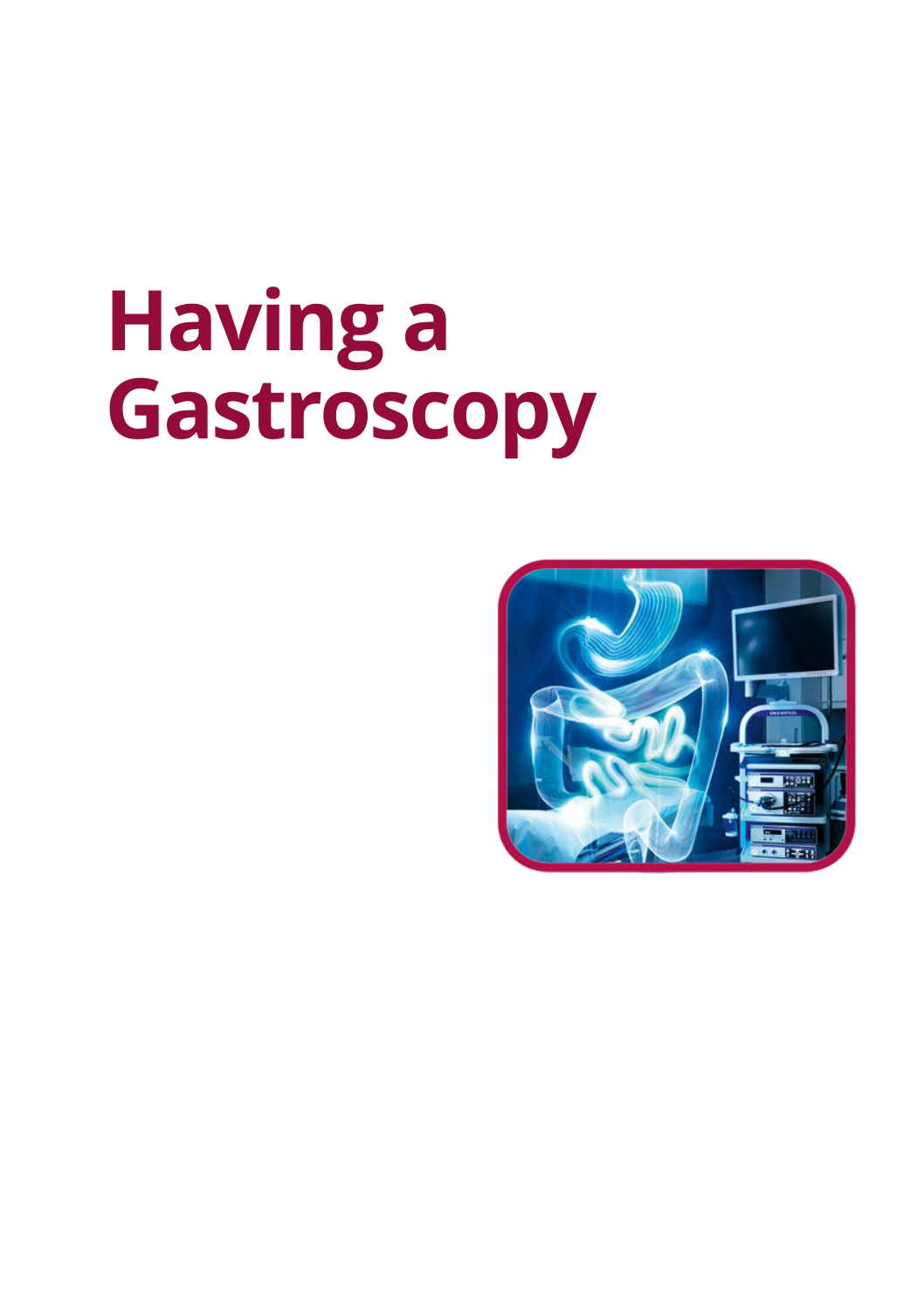## **Introduction**

You have been advised by Mr Jourdan to have an investigation known as a gastroscopy (OGD).

#### **This procedure requires your formal consent.**

If you are unable to keep your appointment, please notify the department as soon as possible. This will enable the staff to give your appointment to someone else and they will be able to arrange another date and time for you.

This booklet has been written to enable you to make an informed decision in relation to agreeing to the investigation and whether you wish sedation to be used.

At the back of the booklet is the consent form. If however there is anything you do not understand or wish to discuss further but still wish to attend do not sign the form, but bring it with you and sign it after you have spoken to a health care professional.

**The consent form is a legal document**, therefore please read it carefully. Once you have read and understood all the information, including the possibility of complications, and you agree to undergo the investigation, please sign and date the consent form. You will notice that the consent form is duplicated, allowing you to keep a copy for your records. Please fill it in while it is still attached to this booklet.

## **What is an OGD?**

The procedure you will be having is called an oesophagogastroduodenoscopy (OGD) sometimes known more simply as a gastroscopy or endoscopy.

This is an examination of your oesophagus (gullet), stomach and the first part of your small bowel called the duodenum.

The instrument used in this investigation is called a gastroscope. It is flexible and has a diameter less than that of a little finger. Each gastroscope has an illumination channel which enables light to be directed onto the lining of your upper digestive tract and another which relays pictures back to the endoscopist onto a television screen.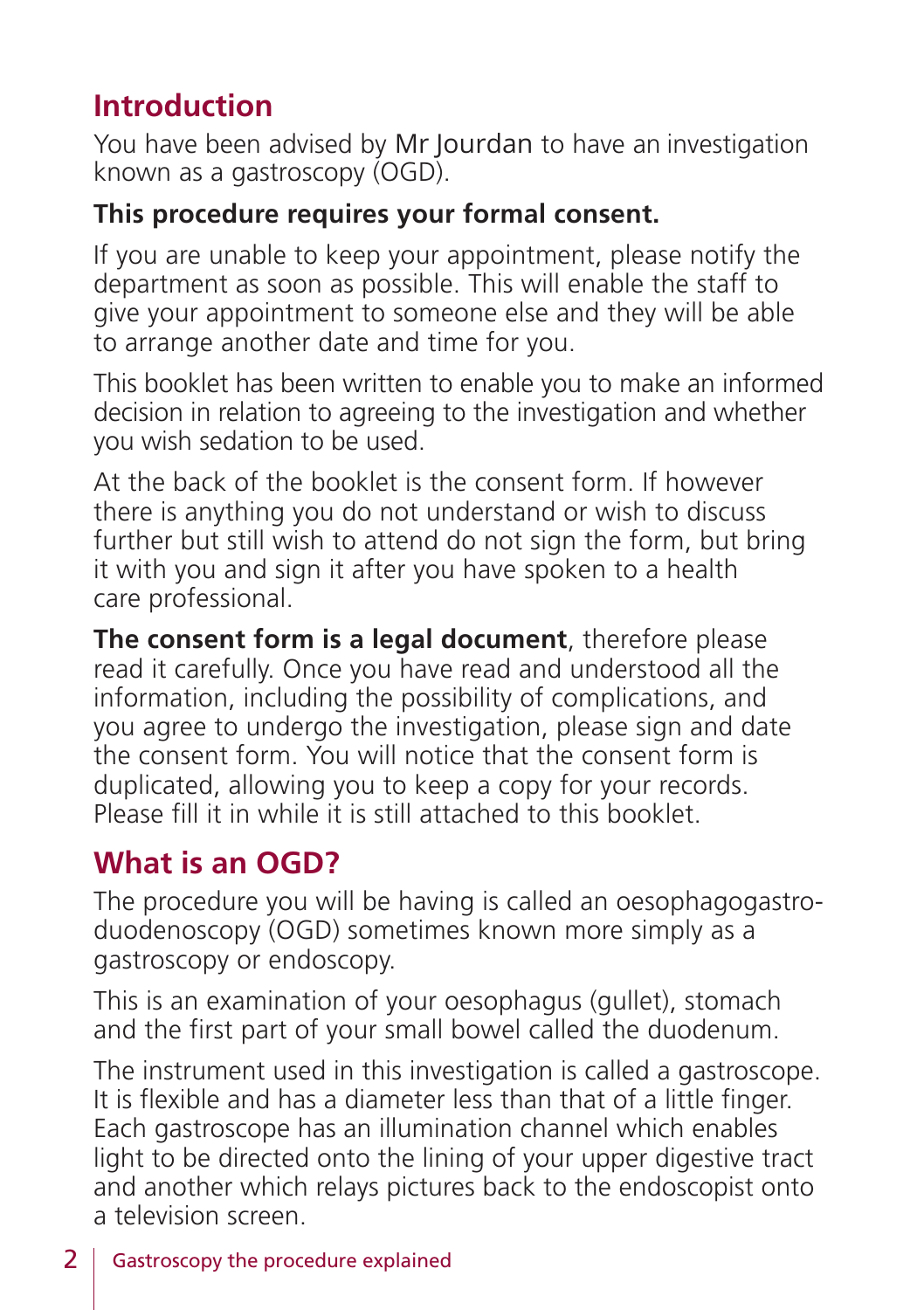During the investigation the doctor may need to take some tissue samples (biopsies) from the lining of your upper digestive tract for analysis; this is painless. The samples will be retained. A video recording and/or photographs may be taken for your records.

The procedure will be performed by or under the supervision of a trained doctor or nurse endoscopist and we will make the investigation as comfortable as possible for you. Some patients have sedation injected into a vein for this procedure, although others prefer to remain awake and have a local anaesthetic throat spray.

## **Why do I need to have an OGD?**

You have been advised to undergo this investigation to try and find the cause for your symptoms, help with treatment and if necessary, to decide on further investigations.

There are many reasons for this investigation including: indigestion; anaemia; weight loss; vomiting; passing black motions, vomiting blood or difficulty swallowing.

A barium meal x-ray examination is an alternative investigation. It is not as informative as an endoscopy and has the added disadvantage that tissue samples cannot be taken.

# **Eating and drinking**

It is necessary to have clear views and for this the stomach must be empty. Therefore do not have anything to eat for at least six hours before the test. Small amounts of water are safe up to two hours before the test.

If your appointment is in the morning have nothing to eat after midnight.

If your appointment is in the afternoon you may have a light breakfast no later than 8am and small amounts of water until two hours before your appointment.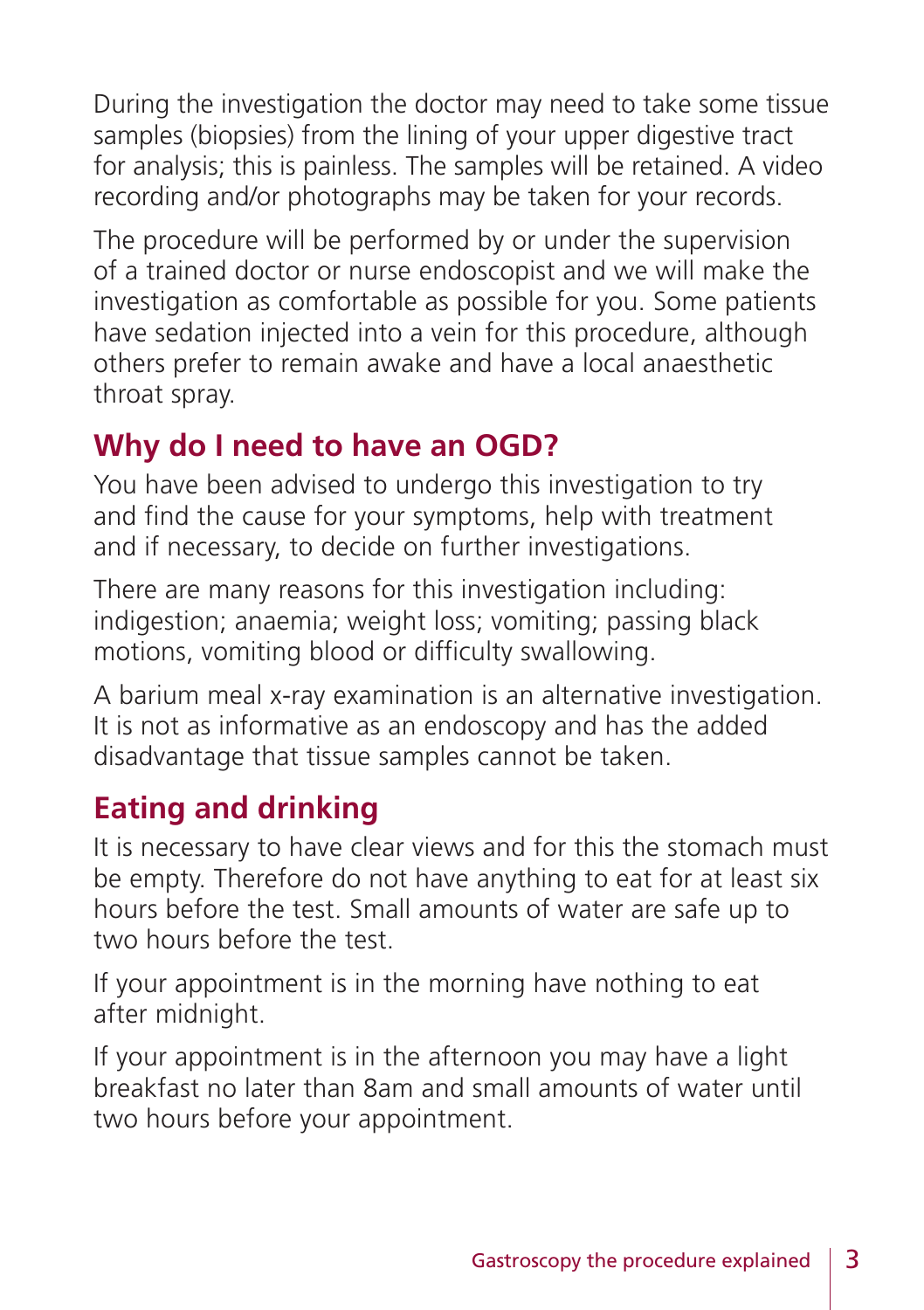# **What about my medication?**

Your routine medication should be taken.

#### **Digestive medication**

If you are presently taking tablets to reduce the acid in your stomach please discontinue them 2 weeks before your investigation.

If you are having a follow up OGD to check for healing of an ulcer found during the last 2-3 months or for an inflamed gullet or Barrett's Oesophagus, then please continue your acid reducing medications right up to the day before your repeat endoscopy. If unsure please telephone the unit.

#### **Diabetics**

If you are a diabetic controlled on insulin or medication please ensure the Endoscopy Department is aware so that the appointment can be made at the beginning of the list.

Please see guidelines printed in the back of the book.

#### **Anticoagulants/allergies**

Please telephone the unit if you are taking anticoagulants, e.g. warfarin or clopidogrel (Plavix). Phone for information if you have a latex allergy.

## **How long will I be in the endoscopy department?**

This largely depends upon whether you have sedation and also how busy the department is. You should expect to be in the department for approximately 1-3 hours. The department also looks after emergencies and those can take priority over the outpatient list.

#### **What happens when I arrive?**

When you arrive in the department you will be met by a qualified nurse who will ask you a few questions, one of which concerns your arrangements for getting home. You will also be able to ask further questions about the investigation.

The nurse will ensure you understand the procedure and discuss any outstanding concerns or questions you may have.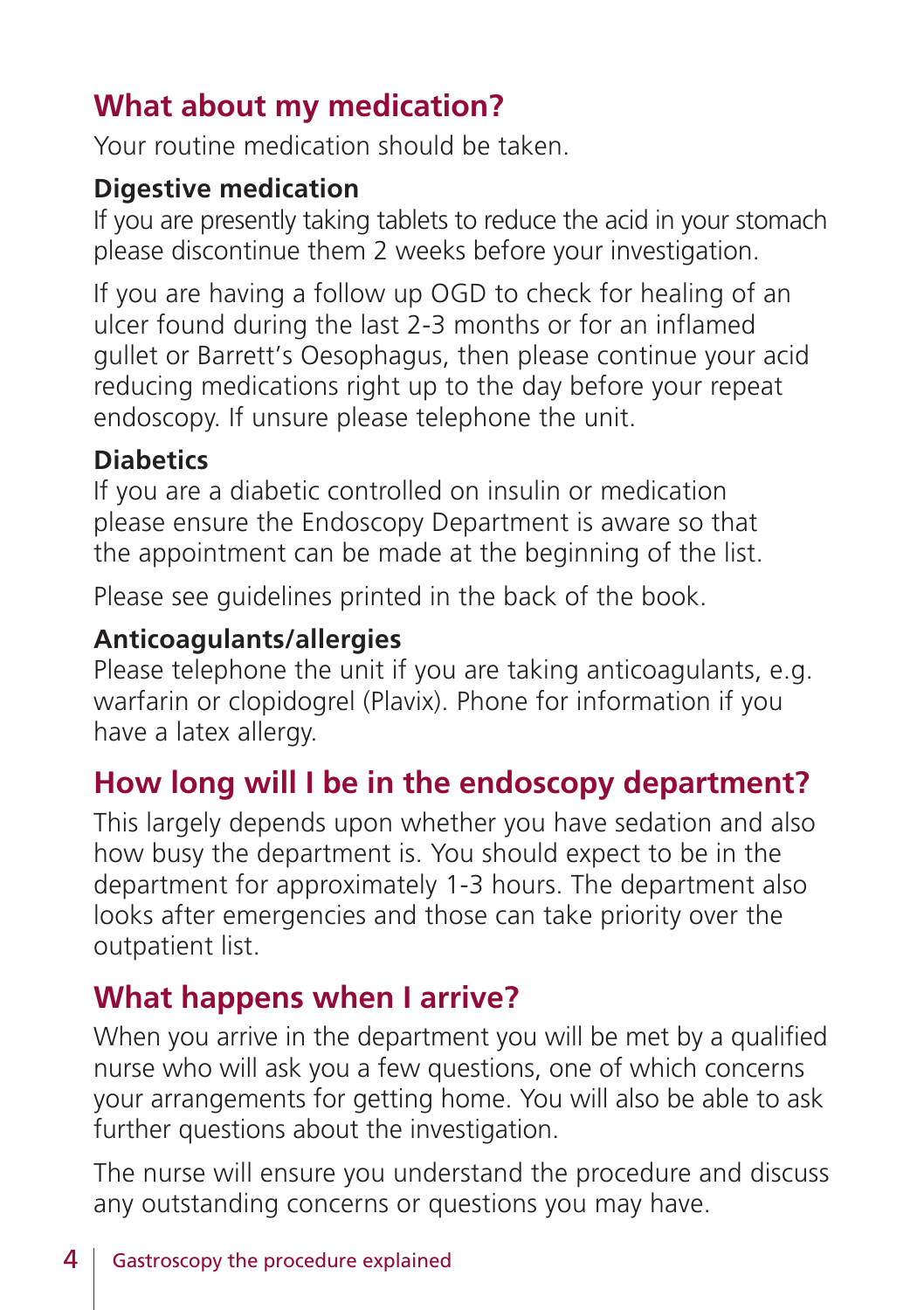You will be offered the choice of sedation or local anaesthetic throat spray (this is dealt with in more detail in the next section of this booklet).

If you have sedation, the nurse may insert a small cannula (plastic tube) into a vein usually on the back of your hand through which the sedation will be administered later.

**If you have sedation you will not be permitted to drive home or use public transport alone, so you must arrange for a family member or friend to collect you.** The nurse will need to be given their telephone number so that she can contact them when you are ready for discharge.

You will have a brief medical assessment when a qualified endoscopy nurse will ask you some questions regarding your medical condition and any surgery or illnesses you have had in the past to confirm that you are sufficiently fit to undergo the investigation.

Your blood pressure and heart rate will be recorded and if you are diabetic, your blood glucose level will also be recorded. Should you suffer from breathing problems a recording of your oxygen levels will be taken.

If you have not already done so, and you are happy to proceed, you will be asked to sign your consent form at this point.

## **Sedation or throat spray?**

#### **Intravenous sedation**

The sedation will be administered into a vein in your hand or arm which will make you lightly drowsy and relaxed but not unconscious. You will be in a state called co-operative sedation: this means that, although drowsy, you will still hear what is said to you and will therefore be able to follow simple instructions during the investigation. Sedation also makes it unlikely that you will remember anything about the procedure. You will be able to breathe quite normally throughout.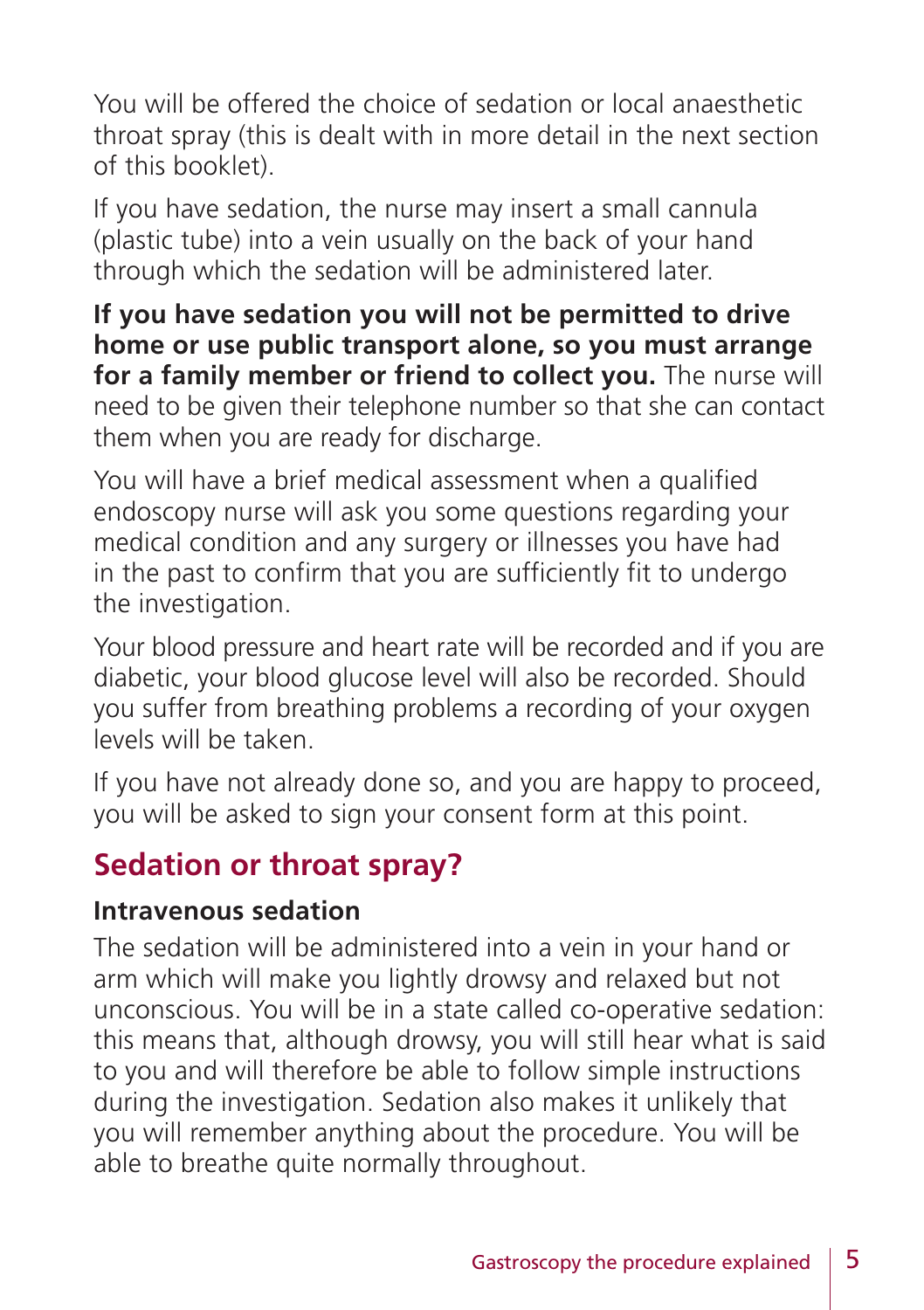Whilst you are sedated, we will check your breathing and heart rate so changes will be noted and dealt with accordingly. For this reason you will be connected by a finger probe to a pulse oximeter which measures your oxygen levels and heart rate during the procedure. Your blood pressure may also be recorded.

Please note that as you will be having sedation you are not permitted to drive, take alcohol, operate heavy machinery or sign any legally binding documents for 24 hours following the procedure and you will need someone to accompany you home.

#### **Anaesthetic throat spray**

With this method sedation is not used, but the throat is numbed with a local anaesthetic spray.

As the gastroscopes have become thinner many patients are happy for the procedure to be carried out without sedation and to have throat spray instead. The throat spray has an effect very much like a dental injection.

The benefit of choosing throat spray is that you are fully conscious and aware and can go home unaccompanied almost immediately after the procedure. You are permitted to drive and carry on life as normal.

The only constraint is that you must not have anything to eat or drink for about an hour after the procedure, until the sensation in your mouth and throat has returned to normal.

It is strongly advised that when having your first drink after the procedure, it should be a cold drink and should be sipped to ensure you do not choke.

# **The OGD investigation**

In turn you will be escorted into the procedure room where the endoscopist and the nurses will introduce themselves and you will have the opportunity to ask any final questions.

If you have any dentures you will be asked to remove them at this point – any remaining teeth will be protected by a small plastic mouth guard which will be inserted immediately before the examination commences.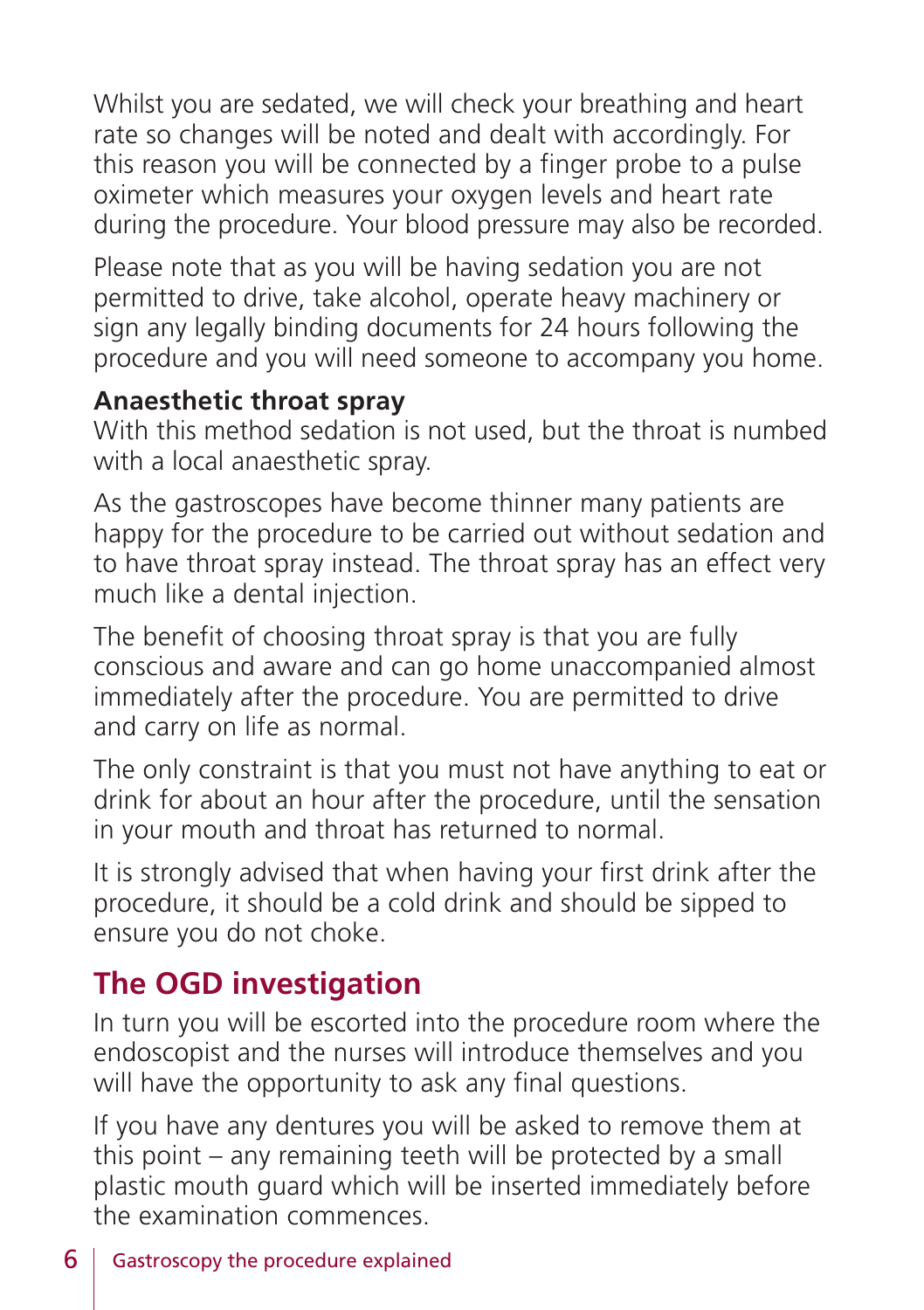If you are having local anaesthetic throat spray this will be sprayed onto the back of your throat whilst you are sitting up and swallowing: the effect is rapid and you will notice loss of sensation to your tongue and throat.

The nurse looking after you will ask you to lie on your left side and will then place the oxygen monitoring probe on your finger. If you have decided to have sedation, the drug will be administered into a cannula (tube) in your vein and you will quickly become sleepy.

Any saliva or other secretions produced during the investigation will be removed using a small suction tube, again rather like the one used at the dentist.

The endoscopist will introduce the gastroscope into your mouth, down your oesophagus into your stomach and then into your duodenum. Your windpipe is deliberately avoided and your breathing will be unhindered.

During the procedure samples may be taken from the lining of your digestive tract for analysis in our laboratories. These will be retained. Any photographs will be recorded in your notes.

# **Risks of the procedure**

Upper gastrointestinal endoscopy is classified as an invasive investigation and because of that it has the possibility of associated complications. **These occur extremely infrequently**; we would wish to draw your attention to them and so with this information you can make your decision.

The doctor who has requested the test will have considered this. The risks must be compared to the benefits of having the procedure carried out.

The risks can be associated with the procedure itself and with the administration of the sedation.

#### **The endoscopic examination**

The main risks are of mechanical damage to teeth or bridgework; perforation or tear of the linings of the stomach or oesophagus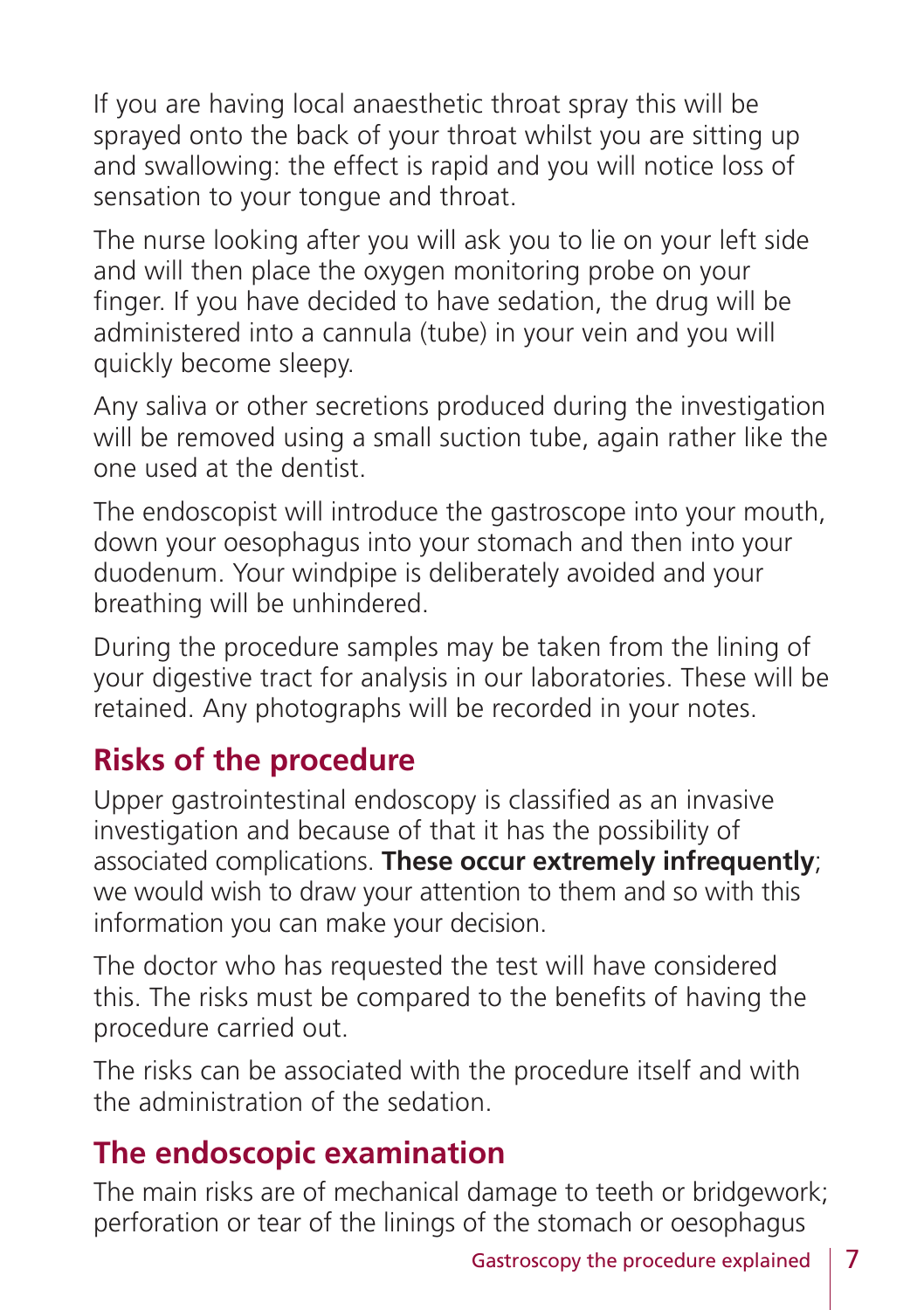which could entail you being admitted to hospital. Certain cases may be treated with antibiotics and intravenous fluids. Perforation may require surgery to repair the hole.

Bleeding may occur at the site of biopsy and nearly always stops on its own.

## **Sedation**

Sedation can occasionally cause problems with breathing, heart rate and blood pressure. If any of these problems do occur, they are normally short lived. Careful monitoring by a fully trained endoscopy nurse ensures that any potential problems can be identified and treated rapidly.

Older patients and those who have significant health problems – for example, people with breathing difficulties due to a bad chest may be assessed by the doctor before being treated.

# **After the procedure**

You will be allowed to rest for as long as is necessary. Your blood pressure and heart rate will be recorded and if you are diabetic, your blood glucose will be monitored. Should you have underlying difficulties or if your oxygen levels were low during the procedure, we will continue to monitor your breathing and can administer additional oxygen. Once you have recovered from the initial effects of any sedation (which normally takes 30 minutes) you will be offered a drink and moved into a comfortable chair.

Before you leave the department, the nurse or doctor will explain the findings and any medication or further investigations required. She or he will also inform you if you require further appointments.

Since sedation can make you forgetful it is a good idea to have a member of your family or friend with you when you are given this information although there will be a short written report / discharge letter given to you.

If you have had sedation you may feel fully alert following the investigation, however the drug remains in your blood system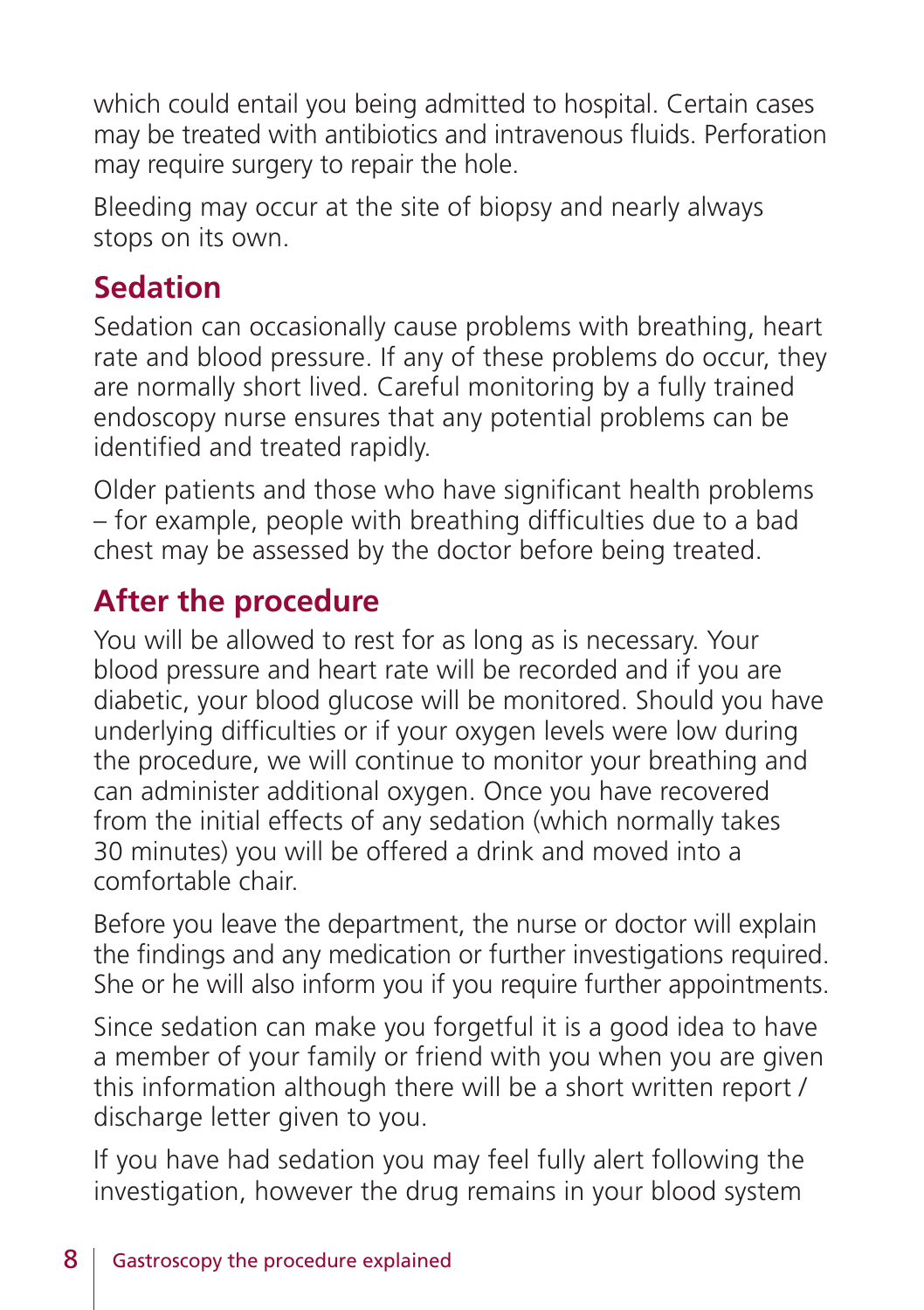for about 24 hours and you can intermittently feel drowsy with lapses of memory. If you live alone, try and arrange for someone to stay with you, or if possible, arrange to stay with your family or a friend for at least 4 hours.

If the person collecting you leaves the department, the nursing staff will telephone them when you are ready for discharge.

#### **General points to remember**

If you are unable to keep your appointment please notify the endoscopy unit as soon as possible.

It is our aim for you to be seen and investigated as soon as possible after your arrival. However, the department is very busy and your investigation may be delayed. If emergencies occur, these patients will obviously be given priority over less urgent cases.

The hospital cannot accept any responsibility for the loss or damage to personal property during your time on these premises.

If you have any problems with a persistent sore throat, chest or abdominal pain or bleeding please contact the 24 hour endoscopy staff on call for advice. Contact details will be on your discharge letter.

# **Advice for People with Diabetes**

#### **Guidelines for People with Diabetes Undergoing Gastroscopy.**

You need to avoid all solid food for 6 hours before the examination. You can sip water up to 2 hours before the test.

It may be necessary to modify normal diabetic treatment so that fasting can be tolerated. This may result in higher blood sugar levels for a short period but diabetic control should return to normal within 1–2 days.

Use glucose tablets to treat hypoglycaemia. Take 3 initially, followed by a further 3 if still feeling hypo after 10 minutes.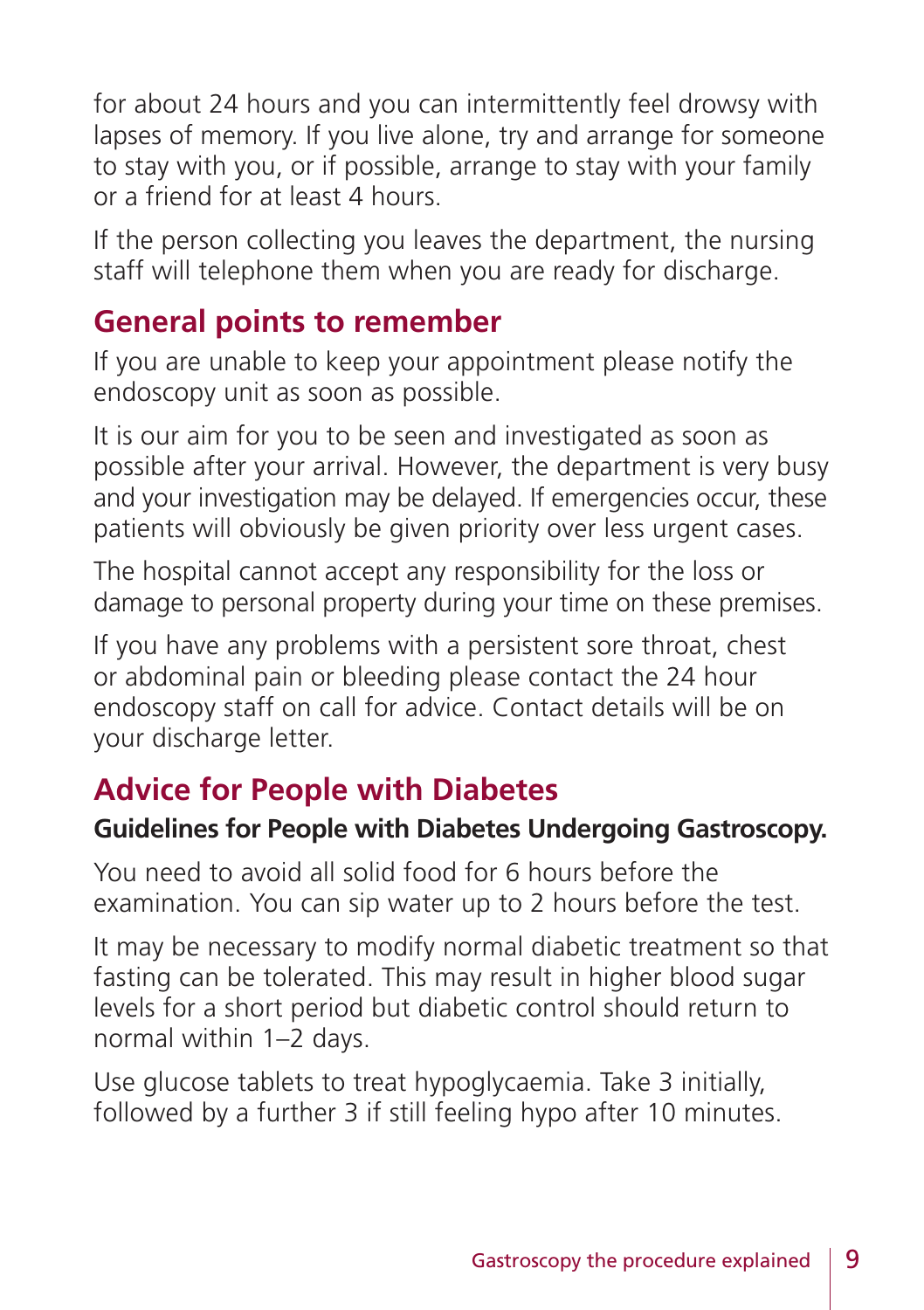# **Instructions for Patient Preparation**

#### **Morning Appointments**

#### **Insulin-treated patients**

- $\blacksquare$  You should have nothing to eat after midnight but may have drinks until 6.00am.
- $\blacksquare$  Inform the endoscopy unit that you have insulin treated diabetes so the appointment is at the beginning of the list.
- $\blacksquare$  Have a suitable drink equivalent to 20 gm carbohydrate 6 and 7 am to avoid the risk of hypoglycaemia.
- Omit normal morning dose of insulin prior to the procedure unless taking Lantus or Levemir.

Inform the nurse immediately of any symptoms of hypoglycaemia. Nurses will give morning dose of insulin as soon as you are able to eat and drink safely after the procedure followed by breakfast (bring your insulin with you).

You should be aware that blood sugar levels may be disturbed by the change in your routine but should return to normal within 24 – 48 hours.

If you have concerns about adjusting your dosage please contact the endoscopy department well in advance of the appointment, to discuss appropriate measures.

#### **Diet and Tablet Treated Patients**

- **Ensure the endoscopy unit is aware that you have diabetes** so that the appointment can be made early on the list.
- $\blacksquare$  Hypoglycaemia (low blood sugar) is unlikely to be a problem except if fasting is prolonged for patients treated with sulphonylurea tablets e.g. Gliclazide, Glibenclamide.
- Omit morning diabetic tablets.
- Take your morning tablets as soon as you are able to eat and drink safely after the procedure followed by breakfast.